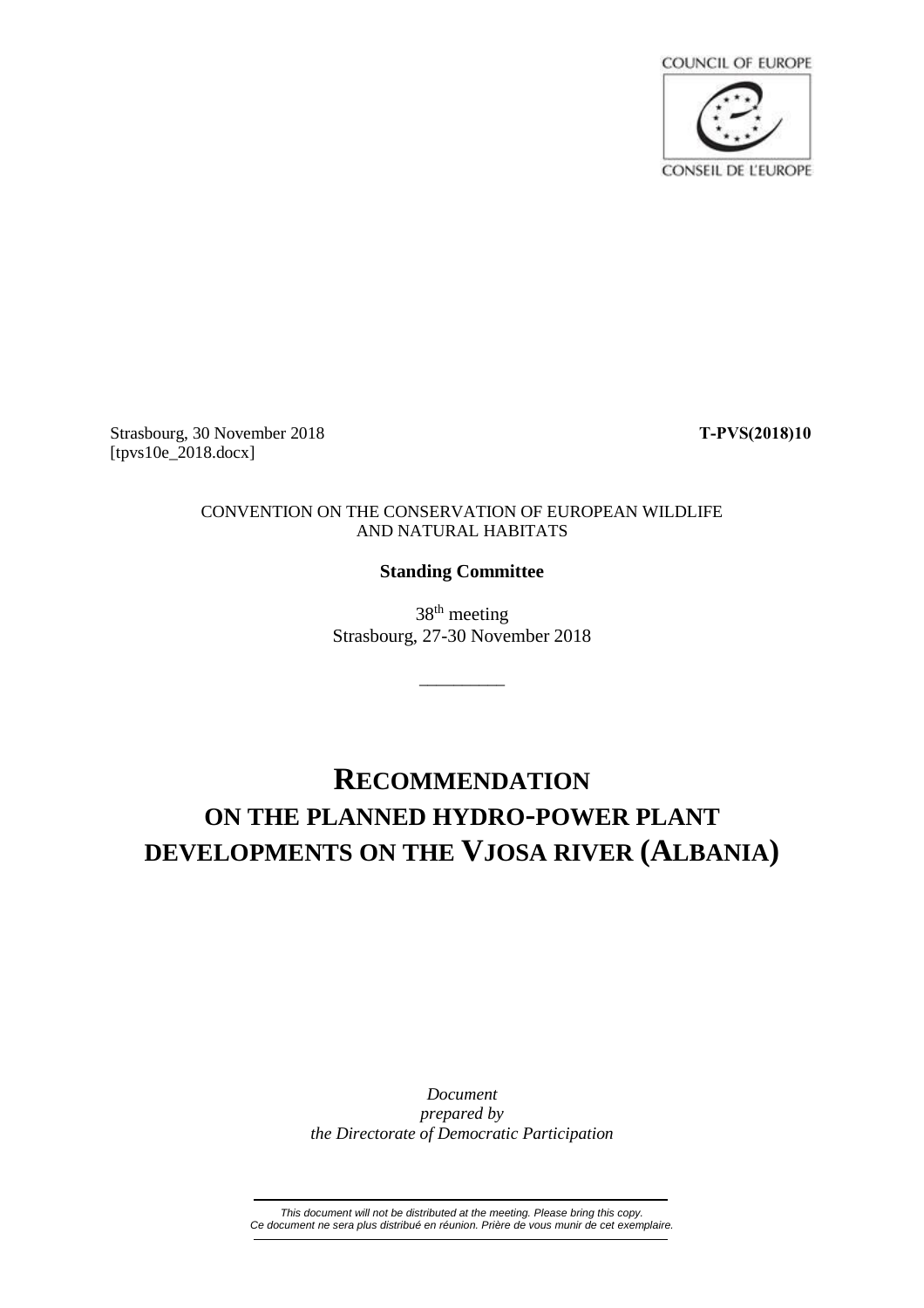

Convention on the Conservation of European Wildlife and Natural Habitats

Standing Committee

## **Recommendation No. 202 (2018) of the Standing Committee, adopted on 30 November 2018, on the planned hydro-power plant developments on the Vjosa river (Albania)**

The Standing Committee to the Convention on the Conservation of European Wildlife and Natural Habitats, acting under Article 14 of the Convention,

Having regard to the objectives of the Convention to conserve wild flora and fauna and their natural habitats;

Recalling that Article 3 of the Convention provides that each Contracting Party shall take steps to promote national policies for the conservation of the habitats of wild flora, wild fauna and natural habitats, with particular attention to endangered and vulnerable species, especially endemic ones, and endangered habitats;

Recalling that Article 4, paragraph 1, of the Convention provides that each Contracting Party shall take appropriate and necessary legislative and administrative measures to ensure the conservation of the habitats of the wild fauna species, especially those listed in Appendix II to the Convention;

Noting that a complaint on the presumed negative impact of hydro-power plant development on the Vjosa River in Albania has been filed with the Convention in 2016 (Complaint No. 2016/5);

Noting the unique ecosystem of the Vjosa Rover, in particular its central section where two HPPs (Poçem and Kalivac) are planned, alternating narrow gorges and wide valleys within which the river is braided with highly dynamic channels containing sediment bars and shoals of varying grain size (boulders, cobbles, sand), vegetated islands (often Salix spp.) and alluvial floodplains;

Noting the rich variety of wildlife reported to inhabit the river, the areas of the planned catchments and their terrestrial environment, including a population of the Eurasian otter (*Lutra Intra*) and many rare or endangered fish species type, such as the European eel, and various loach, salmon and sturgeon species;

Noting as well that the Vjosa river gravel bars in the braided river reaches provide breeding habitat for many bird species, such as the stone curlew (*Burhinus oedicnemus*) and little ringed plover (*Charadrius dubius*), although population numbers and their dynamics are uncertain due to lack of systematic surveys;

Recalling that the Vjosa-Narta Protected Landscape has been officially nominated as candidate Emerald site in 2011, in accordance with national legislation, and - as such - it is subject to Recommendation No. 157 (2011) on the status of candidate Emerald sites and guidelines on the criteria for their nomination, requiring national authorities to "take the necessary protection and conservation measures in order to maintain the ecological characteristics of the candidate Emerald sites" until their full inclusion in the Emerald Network;

Recognising that the area of the catchments for both Kalivach and Pocem HPP is not a designated protected area at national or international level;

Noting the Bern Convention on-the-spot appraisal (OSA) held in Albania on 12-15 June 2018 which had five specific objectives agreed by all concerned parties prior to the mission;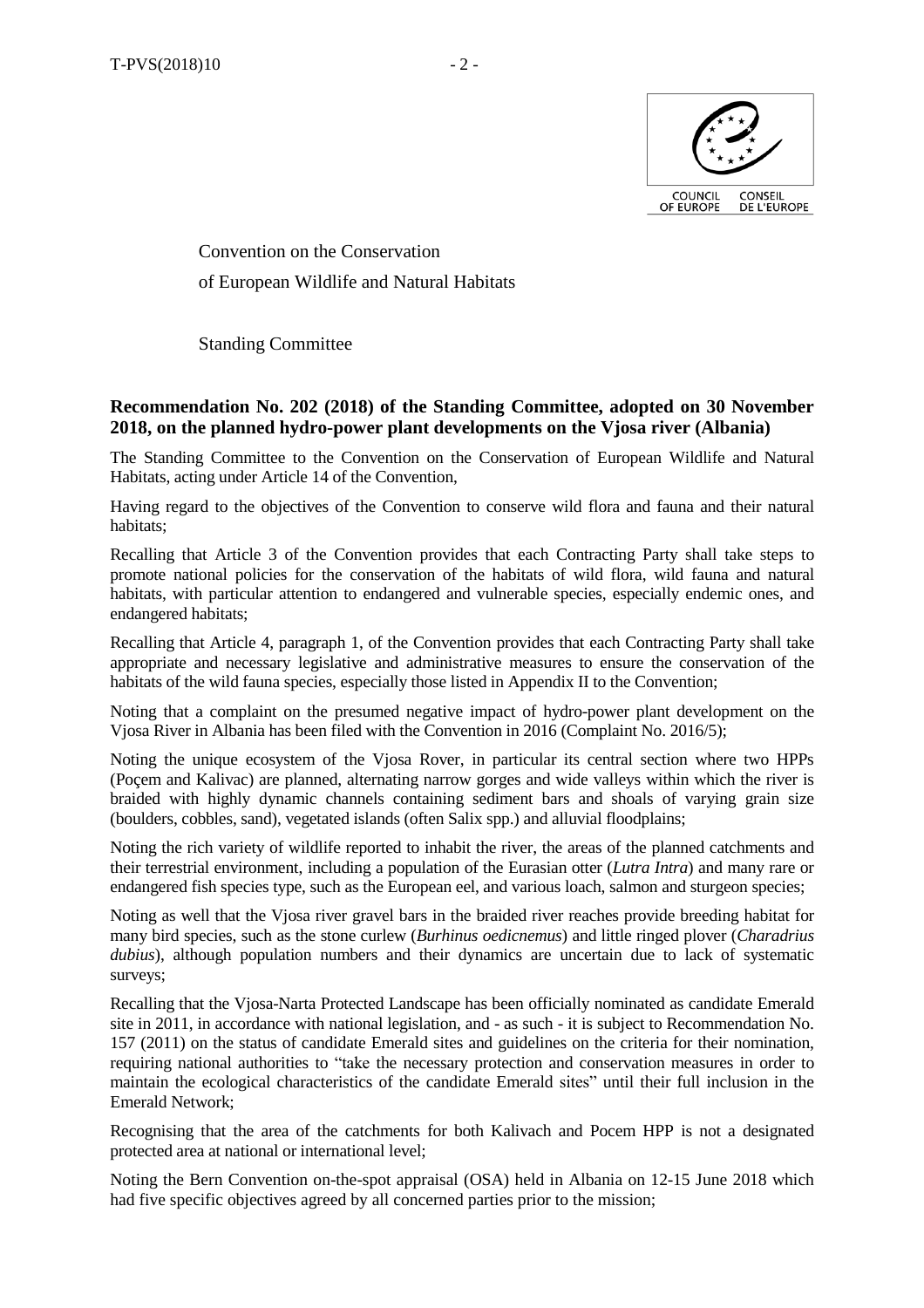Taking note of the report [document T-PVS/Files (2018)43] of the OSA mission carried out;

Worrying that the unique river ecosystem of the Vjosa is in immediate danger due to the planned hydro energy developments,

Recommends that the Government of Albania:

- 1. Uses the precautionary approach and suspends both Kalivac and Pocem hydropower plant projects - as their implementation would pose compliance concerns with the Bern Convention until the necessary strategic planning and additional assessments are carried out in conformity with Recommendations 2-10 below.
- 2. Urgently prepares an integrated River Basin Management plan, and strategic environmental impact assessment including social aspects, for the Vjosa river basin (including collaboration with Greece), particularly the potential for ecotourism.
- 3. Develops a study of the potential impacts of Poçem and Kalivac HPP schemes on the sediment regime of the Vjosa River and implications for the environment as an essential requisite to a comprehensive EIA, also taking into account other points of concern expressed under chapter 5 of this report. This should include potential negative impact on the Vjose – Narte Protected Landscape and candidate Emerald site;
- 4. Taking into account that the Albanian Emerald network of areas of special conservation interest (and ultimately the Natura 2000 Network in the country) still needs to be completed, considers areas along the Vjosa River, including reaches at Poçem and Kalivac based on available scientific knowledge, for possible designation under the Bern Convention Network;
- 5. Repeats the EIA study for the Poçem HPP project taking into account the River Basin Management Plan (Rec 2), the sediment study (Rec 3), any revision of the Emerald network (Rec 4), data from NGOs and any local or indigenous knowledge (Recs 6 & 10), taking a precautionary approach to data uncertainty;
- 6. Undertakes a thorough consultation with local people to discuss development plans and EIAs. Meetings should be advertised by direct contact with local government (such as Mayors) and other community representatives and local people by putting-up posters in villages throughout the potentially affected area;
- 7. Reviews the existing Albanian EIA training programme to ensure that it meets international standards. The environmental impact of dams should be an important component and should feature guidance being produce for National Agency for Protected Areas on dams and international best practice, such as from the World Bank, the European Commission and International Hydro-power Association;
- 8. Undertakes a strategic energy assessment for Albania to consider the merits of other energy producing options, such as wind and solar-based production;
- 9. Jointly organises a workshop between the Ministry of Tourism and Environment and NGOs in late 2018/early 2019 with presentations on evidence of wildlife species and ecological process, such as sediment transport, in the Poçem - Kalivaç area. This should have a wide invitation list including other Ministries and relevant Agencies (e.g. Energy and Infrastructure, National Environment Agency, etc.), Albanian and international scientists, the Network of NGOS for Nature Protection and local people with wildlife knowledge;
- 10. Improves collaboration between government ministries (and their agencies) and independent experts, this includes better use of local and indigenous knowledge. There is an urgent need to build capacity in Albanian scientists by their closer involvement in environmental projects. The Ministry of Tourism and Environment should stimulate this by supporting proposals to EU for research funds for Albanian partners. The Ministry should also approach research funders (Academy of Sciences, National Council for Research, National Agency of Research) and recommend prioritisation of freshwater science.